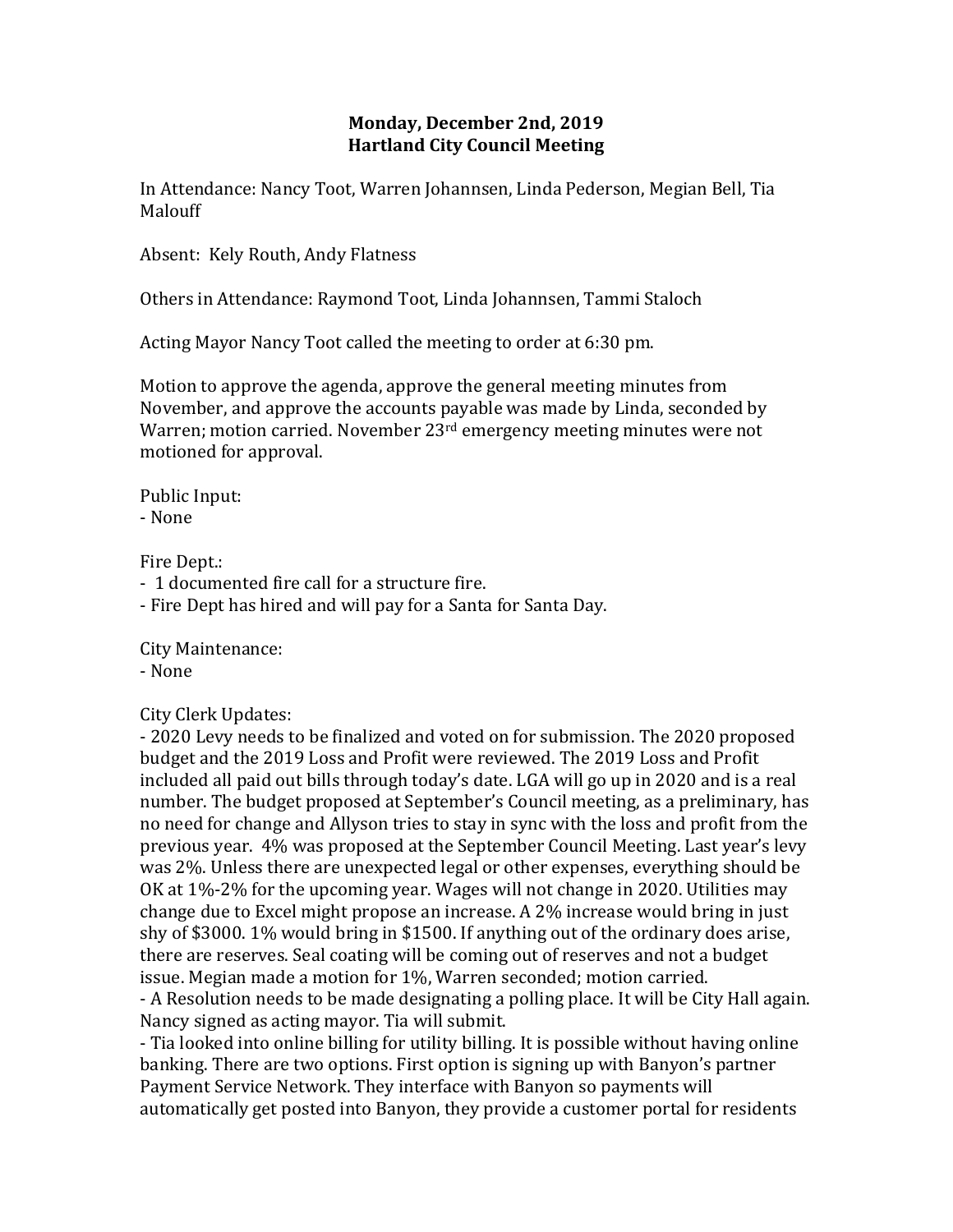and direct deposits will be sent to the city within 3 business days. There is a \$1300 one-time fee to Banyon, which may drop down to \$995 since Hartland is a smaller city, and \$195/yr. There is also a \$149 one-time fee to Payment Service Network, \$14.95/month charge or \$39.95/month for paperless billing option, and a \$89 yearly fee for security compliance. Residents will also be charged a 2.75% transaction fee. The second option is a third-party company called GovNetPay, which is a private company that works with cities and government agencies to process debit and credit cards. It is free to the city and the processing fee will be paid by the resident/cardholder. Tia is still waiting to hear back on what percentage the processing fee will be. There is no customer portal or interfacing so the city gets a notification email daily of the payments and will need to manually enter in the charges into Banyon. There is still the option to sign up for paperless billing through Banyon, with a \$595 one-time fee and \$195 yearly. There are approximately 5 residents that have voiced an interest in online paying. Tia will leave GovNetPay's contact info.

- The auditor for the year-end financial statements needed addressing. Cost is \$8400 to hire Lance Skov. Linda motioned to move forward with Hill, Benda, Skov and Bernau, Megian seconded; motion carried.

- Tia's resignation was accepted by the Council Members. Allyson presented a proposal that her business will cover the city clerk duties. Brooke will be in the office 2 days a week, 2 hours each day, and all other work will be done remotely at Allyson's office. Emails will be checked daily and the cost is the same as Tia's monthly wages. Linda motioned to accept Allyson's proposal, Warren seconded; motion carried.

Council Concerns:

- None

Mayor Updates:

- None

## Miscellaneous:

- Matt Staloch and Heath Spencer called Megian so she could pass information on to the other Council Members that Heath's insurance company is willing to name Hartland as additionally insured on the policy, they'd be willing to send the policy to the city's attorney and email the Council Members a copy of the insurance policy. Allyson also spoke to Heath and gave him the city attorney's contact information. Direct resident complaints should be sent to Spencer Moving Co. Matt Staloch spoke to Nancy and said the move date is now December 10<sup>th</sup> regardless. Matt says it is not up to him though and in the end, it is up to Heath and the power company. Heath did not mention to Megian, during the phone call, that December  $10<sup>th</sup>$  was a go, to move the house. Raymond Toot said there are 2-3 inches of black top to the street, there should be at least a foot of frost to move the house and he's heard rumors the truck is 65 tons, which is more than enough to bust the surface of the road. Council Members want written verification in writing that Spencer Movers will cover the whole cost to repair the roads and not patch them, regardless of what